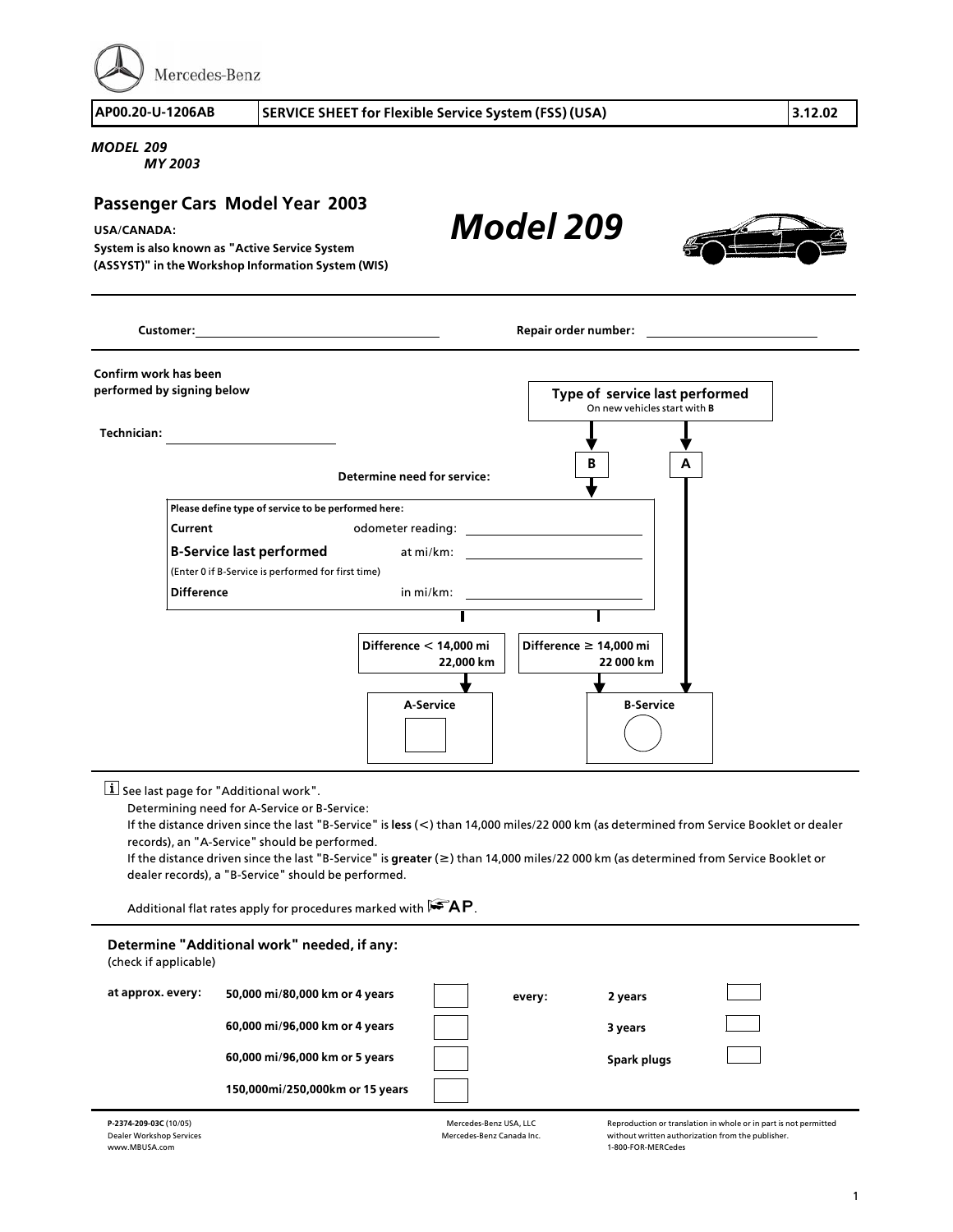| completed $\boxtimes$ |        | A-Service                                                                                                                                                                                | $\Box$ | <b>B-Service</b> | Not O.K. |                  |
|-----------------------|--------|------------------------------------------------------------------------------------------------------------------------------------------------------------------------------------------|--------|------------------|----------|------------------|
|                       |        | Vehicle passenger compartment                                                                                                                                                            |        |                  |          |                  |
|                       |        |                                                                                                                                                                                          |        |                  |          |                  |
|                       | □      | <b>Function check</b><br>Warning/indicator lamps, illumination                                                                                                                           | ⊠      | ⊗                | □        |                  |
|                       |        | and interior lighting                                                                                                                                                                    |        |                  |          |                  |
|                       | □      | Windshield wiper, windshield washer<br>system                                                                                                                                            | ⊠      | ⊗                |          | AP82.30-P-8252A  |
|                       | П      | Headlamp cleaning system                                                                                                                                                                 | ⊠      | ⊗                | L        |                  |
|                       | $\Box$ | Check seat belts for damage and proper<br>function                                                                                                                                       |        | ⊗                | $\Box$   | AP91.40-P-9150P  |
|                       | П      | Reset FSS counter in instrument cluster                                                                                                                                                  | ⊠      | ⊗                |          |                  |
|                       |        | Wheels, brakes                                                                                                                                                                           |        |                  |          |                  |
|                       | ⊔      | Check front brake pads for lining thickness<br>(remove right front wheel)                                                                                                                | ⊠      |                  |          | AP42.10-P-4251BQ |
|                       | $\Box$ | Check brake pad thickness (front and rear)                                                                                                                                               |        | ⊗                |          | AP42.10-P-4251BQ |
|                       | $\Box$ | Check condition of brake discs front and<br>rear                                                                                                                                         |        | ⊗                |          | AP42.10-P-4251BQ |
|                       | ⊔      | Inspect tires for damage and condition                                                                                                                                                   | ⊠      | ⊗                |          | AP40.10-P-4051Z  |
|                       | П      | Measure tread depth, enter in mm:                                                                                                                                                        |        | ⊗                |          | AP40.10-P-4051Z  |
|                       |        | LF<br><b>RF</b><br><b>RR</b><br>LR.                                                                                                                                                      |        |                  |          |                  |
|                       |        | outside                                                                                                                                                                                  |        |                  |          |                  |
|                       |        | center                                                                                                                                                                                   |        |                  |          |                  |
|                       | $\Box$ | inside<br>Correct tire inflation pressure                                                                                                                                                | ⊠      | ⊗                | $\Box$   |                  |
|                       |        | Vehicle underbody                                                                                                                                                                        |        |                  |          |                  |
|                       |        |                                                                                                                                                                                          |        |                  |          |                  |
|                       | L      | Visual check for<br>Leakage - Major components<br>Chafe marks, line routing, components.<br>In the event of leakage, determine cau-<br>se and perform repair via separate work<br>order. |        | ⊗                |          | AP00.20-P-0053BA |
|                       | ⊔      | Check condition of front axle ball joints<br>and rubber boots                                                                                                                            |        | ⊗                |          | AP33.20-P-3353BP |
|                       | ⊔      | Check condition of steering's mechanical<br>components and rubber boots                                                                                                                  |        | ⊗                |          | AP46.00-P-4653F  |
|                       |        | <b>Engine compartment</b>                                                                                                                                                                |        |                  |          |                  |
|                       | ப      | Visually check<br>Leakage - Major components<br>Chafe marks, line routing, components.<br>In the event of leakage, determine cau-<br>se and perform repair via separate work<br>order.   |        | ⊗                |          | AP00.20-P-0053BA |
|                       | □      | Engine oil and filter change<br>Engine 112                                                                                                                                               | ⊠      | ⊗                |          | AP18.00-P-0101AE |
|                       |        | Engine 113                                                                                                                                                                               |        |                  |          | AP18.00-P-0101AF |
|                       | ⊔      | Check condition of poly-V-belt                                                                                                                                                           |        | ⊗                | Ш        | AP13.22-P-1351Z  |
|                       | $\Box$ | Replace dust filter                                                                                                                                                                      |        | ⊗                |          | AP83.00-P-8381P  |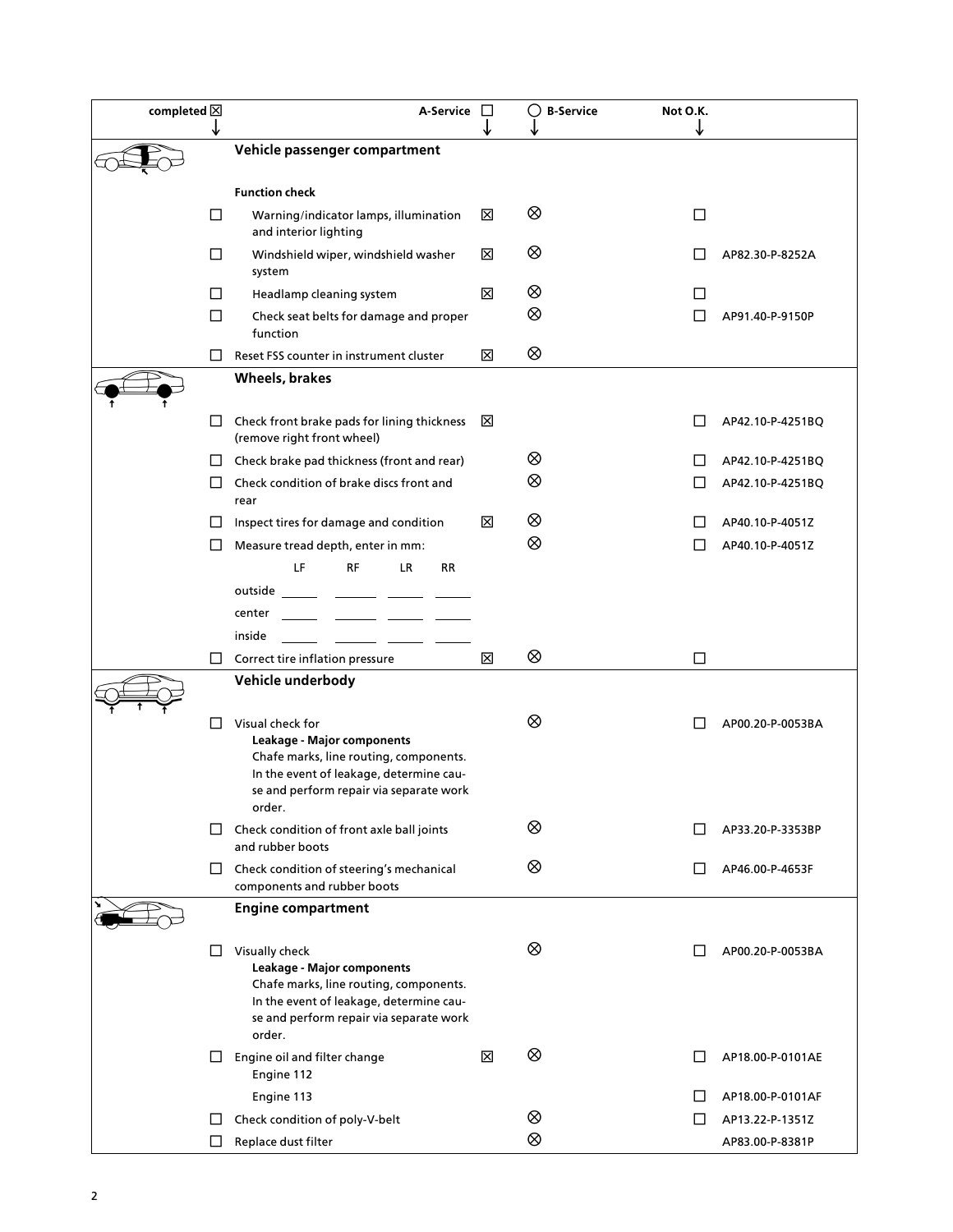| completed $\boxtimes$ | ↓      | A-Service $\Box$                                                                                                                                                                                 | ↓      | O<br><b>B-Service</b> | Not O.K.<br>↓ |                  |
|-----------------------|--------|--------------------------------------------------------------------------------------------------------------------------------------------------------------------------------------------------|--------|-----------------------|---------------|------------------|
|                       |        | <b>Check and correct fluid level</b>                                                                                                                                                             |        |                       |               |                  |
|                       | $\Box$ | Brake system                                                                                                                                                                                     | ⊠      | ⊗                     | ΙI            | AP42.10-P-4210Z  |
|                       | □      | Power steering                                                                                                                                                                                   |        | ⊗                     |               | AP46.00-P-4611P  |
|                       | □      | Windshield washer, as necessary                                                                                                                                                                  | ⊠      | ⊗                     |               | AP82.35-P-8210P  |
|                       | $\Box$ | If so equipped:<br>Battery, wet cell<br>Check acid level, replenish                                                                                                                              | ⊠      | ⊗                     |               | AP54.10-P-5410A  |
|                       | ⊔      | Additionally, check condition of battery,<br>using "Midtronics MCR 717" Tester.<br>Attach Midtronics MCR 717 Test Report<br>print out here.                                                      | ⊠      | ⊗                     |               | AP54.10-U-5453A  |
|                       |        | $\Box$ If so equipped:<br>Battery, AGM/VRLA, with black housing<br>Check condition of battery, using<br>"Midtronics MCR 717" Tester.<br>Attach Midtronics MCR 717 Test Report<br>print out here. | ⊠      | ⊗                     |               | AP54.10-U-5453A  |
|                       | ப      | Lubricate throttle linkage, check function<br>and condition - Not with Engine 113                                                                                                                |        | ⊗                     |               |                  |
|                       | ⊔      | Check catch, safety catch and hinges on en- $\boxtimes$<br>gine hood for proper operation.<br>Replace componets with even the slightest<br>malfunction.                                          |        | ⊗                     | □             |                  |
|                       |        | Front, rear of vehicle                                                                                                                                                                           |        |                       |               |                  |
|                       | □      | Check wiper blade condition                                                                                                                                                                      | ⊠      | ⊗                     | Ш             | AP82.30-P-8253G  |
|                       |        | <b>Trunk</b>                                                                                                                                                                                     |        |                       |               |                  |
|                       | $\Box$ | Correct tire inflation pressure in spare tire                                                                                                                                                    | ⊠      | ⊗                     | □             |                  |
|                       |        | <b>Additional Work</b>                                                                                                                                                                           |        |                       |               |                  |
| completed $\boxtimes$ |        | Perform:                                                                                                                                                                                         | yes    |                       | Not O.K.      |                  |
|                       |        | At approx. every 50,000 mi/80,000 km<br>or 4 years:                                                                                                                                              |        |                       |               |                  |
| l FAP                 | □      | Check condition of drive shaft flex discs                                                                                                                                                        | $\Box$ |                       | П             | AP41.10-P-4152Z  |
|                       |        | At approx. every 60,000 mi/96,000 km<br>or 4 years:                                                                                                                                              |        |                       |               |                  |
| l FAP                 | ப      | Replace air cleaner filter element                                                                                                                                                               | □      |                       |               |                  |
|                       |        | At approx. every 60,000 mi/96,000 km<br>or 5 years:                                                                                                                                              |        |                       |               |                  |
| l¥AP                  | ப      | Replace fuel filter                                                                                                                                                                              | $\Box$ |                       |               | AP47.20-P-0780PV |
| l FAP                 | □      | Replace activated charcoal filter                                                                                                                                                                | $\Box$ |                       |               | AP83.00-P-8382P  |
|                       |        | At approx. every 150,000 mi/250,000 km or<br>15 years                                                                                                                                            |        |                       |               |                  |
| l FAP                 | ⊔      | Replace coolant                                                                                                                                                                                  | $\Box$ |                       |               | AP20.00-P-2080A  |
|                       |        | Every 2 years                                                                                                                                                                                    |        |                       |               |                  |
| $\mathbb{F}$ AP       | ப      | Replace brake fluid                                                                                                                                                                              | □      |                       |               | AP42.00-P-4280BP |